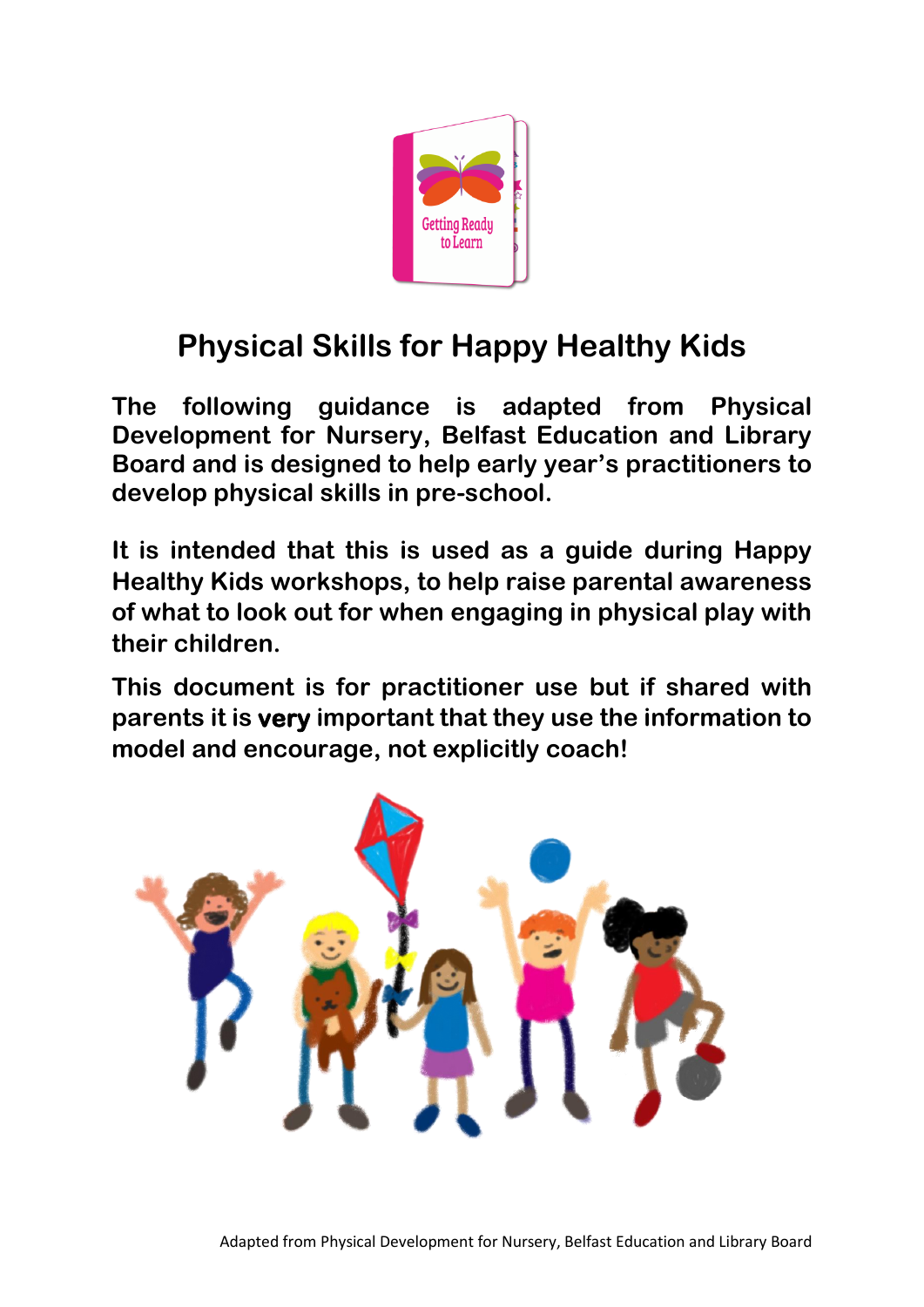### **Catching**

### **Children need to:**

- Move feet to place body in line with the ball
- Keep eyes focussed on the ball
- Reach out hands to meet the ball
- Keep fingers soft while cupping hand slightly
- Bend elbows to absorb impact
- Bend knees as they catch

### **Prompts:**

- Watch the ball
- Get ready
- Soft Fingers
- Big hands
- Reach for the ball and catch with two hands
- Watch the ball come into your two hands
- Squeeze the ball to catch it
- Pull the ball to your tummy

- Looking away or shutting eyes
- Having difficulty tracking ball with eyes
- Miss-timing hand closure
- Trapping ball against chest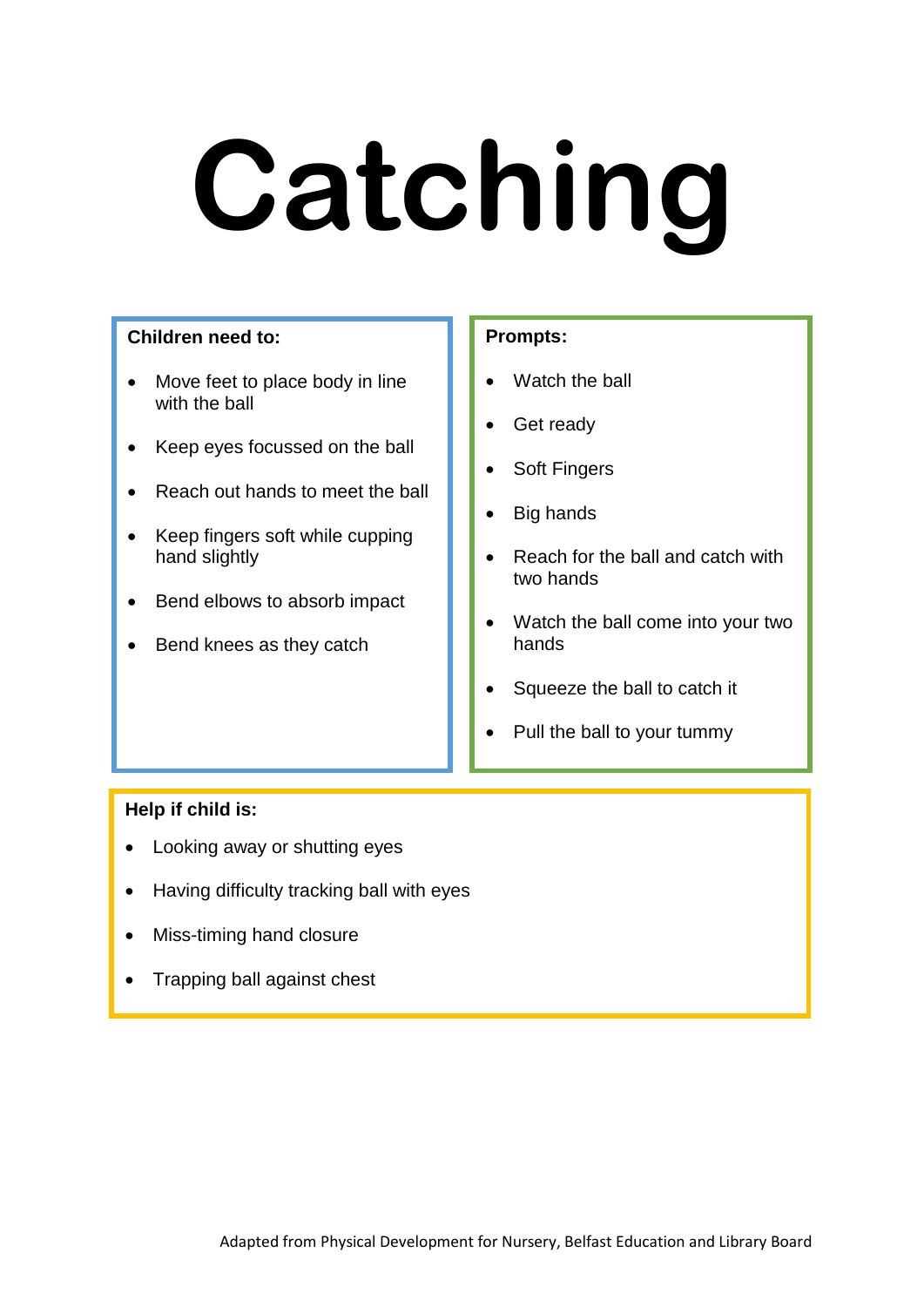### **Galloping**

### **Children need to:**

- Move feet to face the front
- Bend knees slightly and use the balls of the feet
- Have trunk, head and eyes facing forwards
- Move arms to assist the action

### **Prompts:**

- Step forward with leading leg
- Back leg meets heel of leading leg
- Continuous movement
- Click tongue to make horse sound
- Bend knees to absorb impact
- Arms swing forward and backwards to assist gallop

- Lacking rhythm
- Crossing back foot in front of lead foot
- Exaggerating vertical movements
- Continuously leading with same foot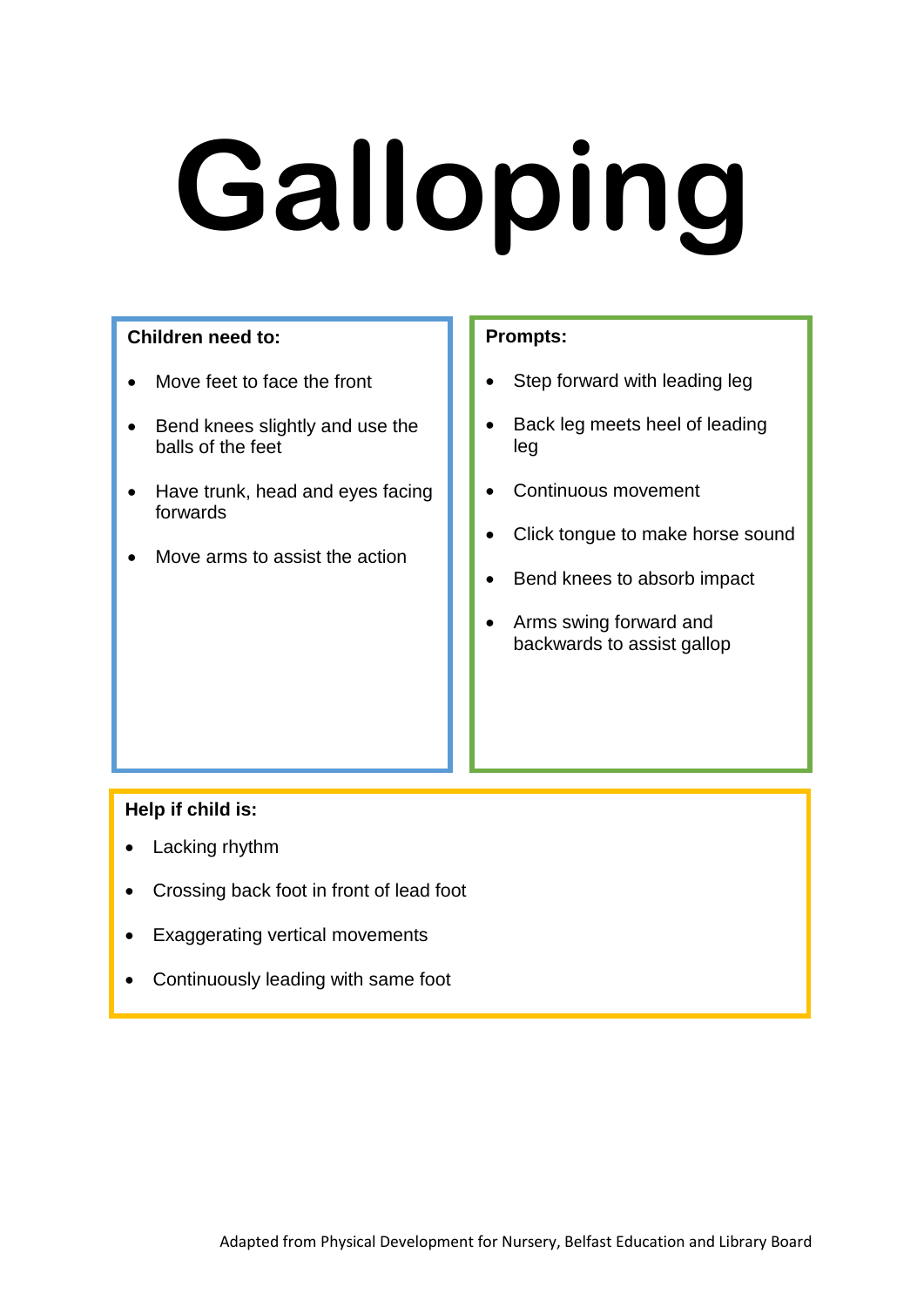# **Hopping**

### **Children need to:**

- Straighten leg to push off ball of foot
- Take off and land on the same foot
- Bend leg when landing
- Ensure swinging leg moves in rhythm with supporting leg
- Encourage hopping on both legs

### **Prompts:**

- Flex ankle, knee and hip
- Extend support leg strongly
- Heel off the ground
- Drive swing leg forward in rhythm and support leg
- Maintain balance

- Landing with a stiff ankle, knee or hip
- Landing flat footed
- Arms aren't moving to assist the action
- Not looking out ahead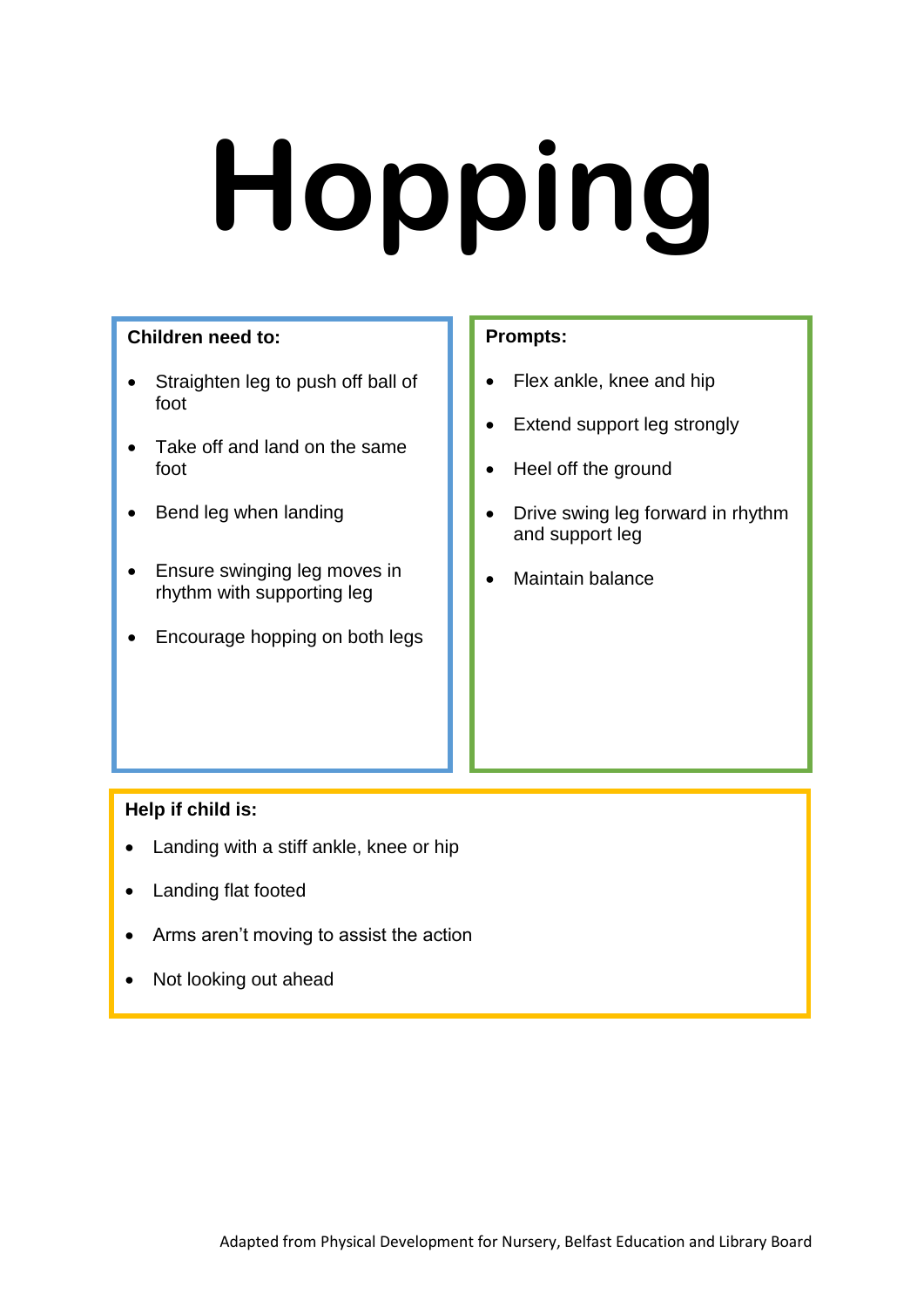### **Jumping for Distance**

### **Children need to:**

- Bend ankles, knees and hips
- Look forward
- Swing arms behind the body
- Straighten legs when pushing off
- Swing arms forwards and up
- Ensure both feet land on the ground at the same time
- Bend ankles, knees and hips to absorb impact

### **Prompts:**

- Ready position
- Look forward
- Bend and swing
- Reach up towards the sky

- Not moving arms behind the body
- Taking off on one foot
- Jumping up rather than out
- Not flexing the ankles, knees and hips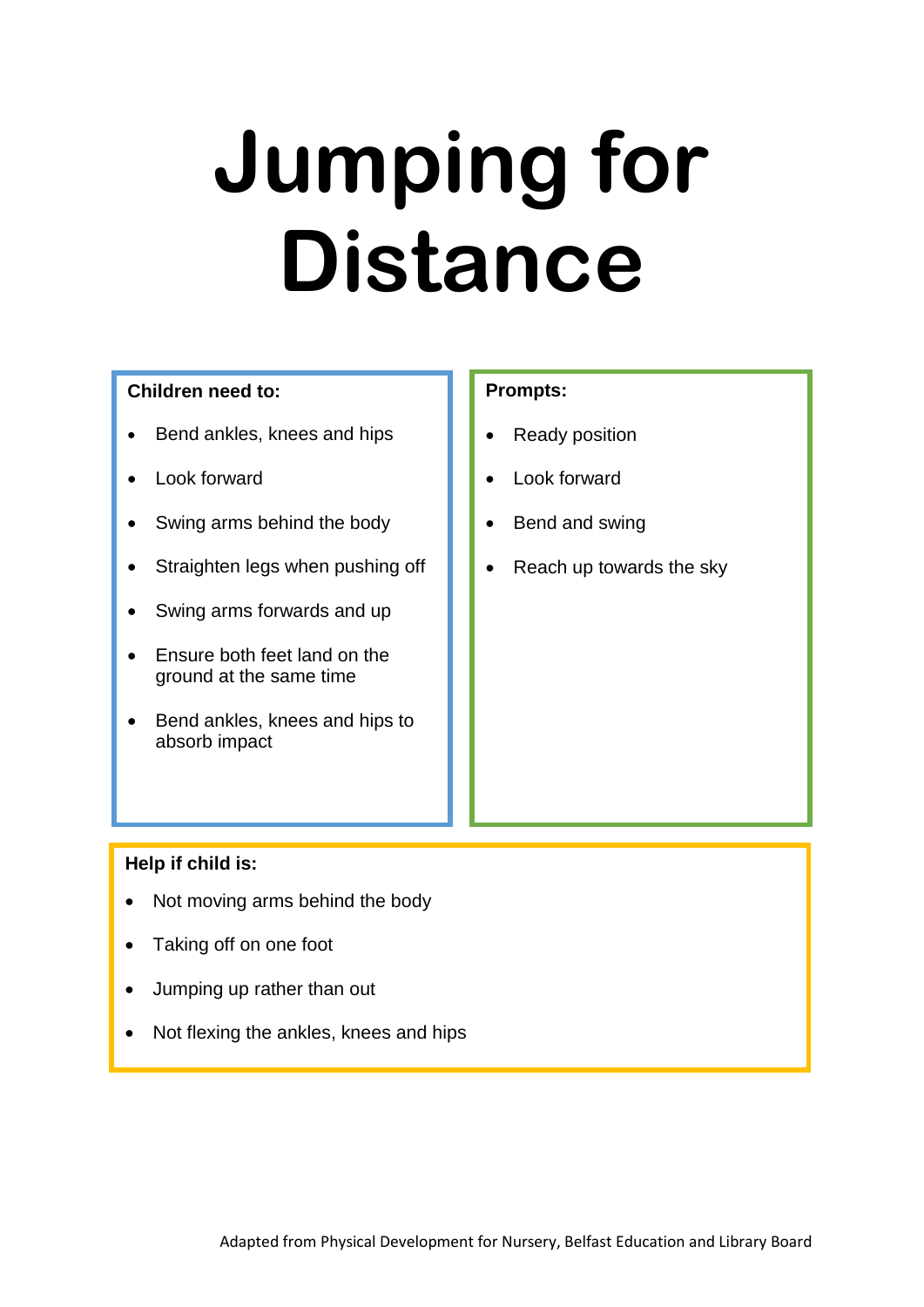### **Jumping for Height**

### **Children need to:**

- Bend ankles, knees and hips
- Reach out arms and swing behind the body ready to jump
- Keep head up and upper body straight
- Forcefully extend legs from crouched position
- Swing arms forward and up in time with the leg action
- Bend ankles, knees and hips to absorb impact

### **Prompts:**

- Weight on balls of the feet
- Both hands reaching behind
- Chest pushed forward and out
- Eyes focused upwards
- Spring up and shoot high

- Jumping with straight legs
- Not getting height in the jump
- Keeping head low to the ground
- Not flexing the ankles, knees and hips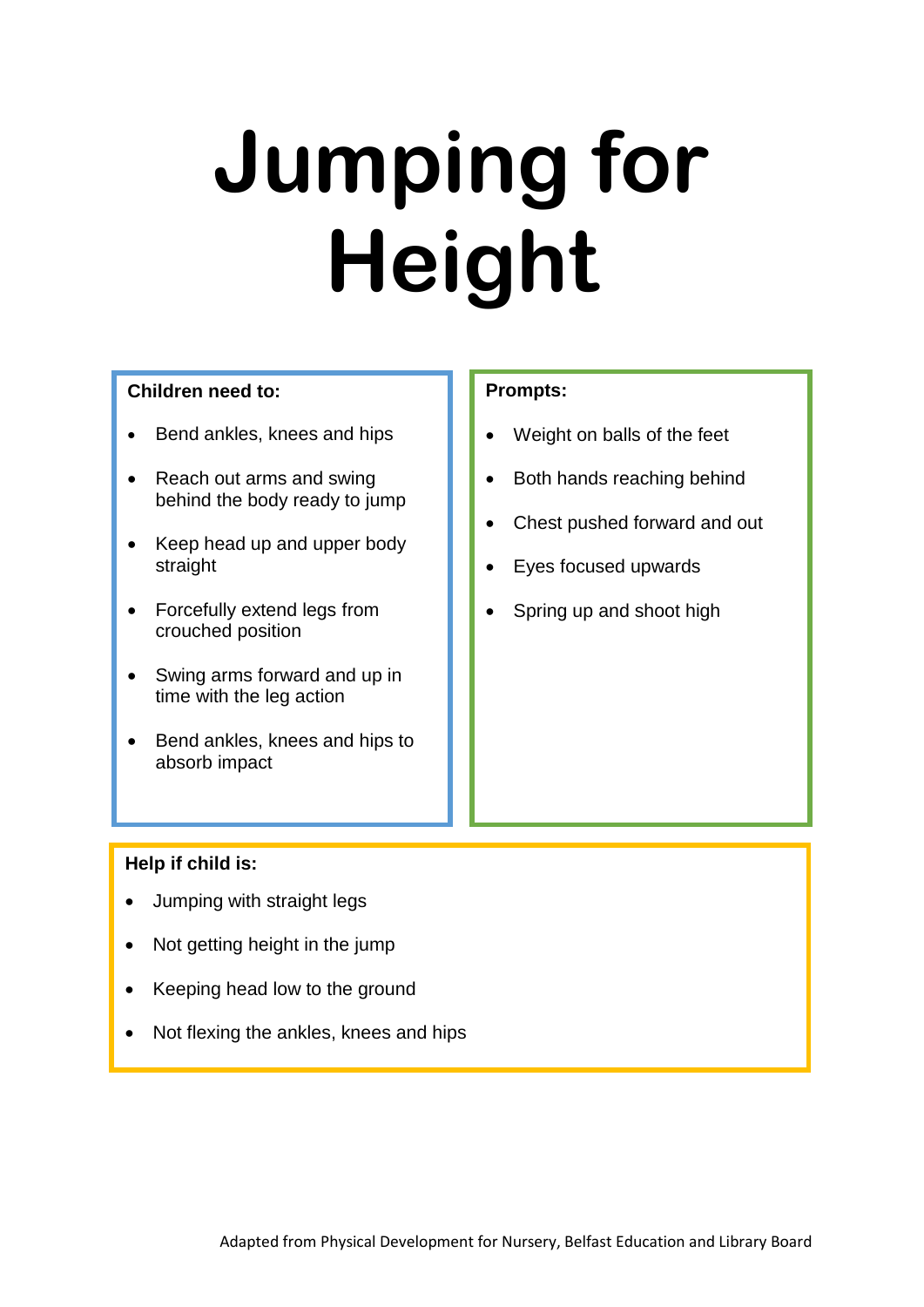### **Kicking**

### **Children need to:**

- Focus their eye on the ball
- Hold the ball at hip height
- Step forward using the nonkicking foot
- Connect the ball with front of foot/laces
- Lean backwards
- Impact with ball

### **Prompts:**

- Glance at target then focus on ball
- Drop the ball to your foot
- Step onto non kicking foot
- Ensure kicking leg is aiming at target

- Not focusing on the ball
- Not connecting front of foot/laces with the ball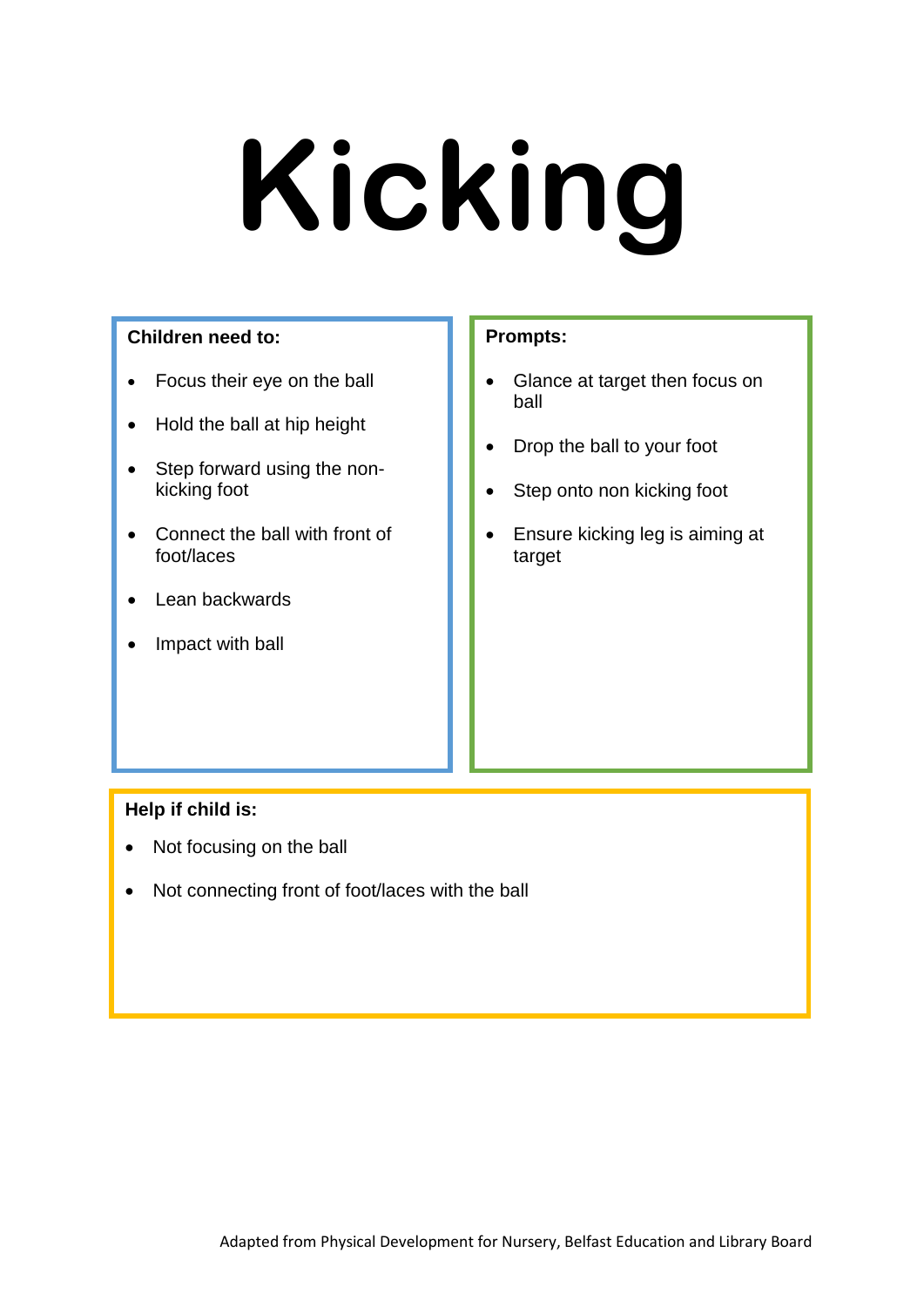## **Skipping**

### **Children need to:**

- Perform on the balls of the feet
- Keep head stable, eyes focused forward
- Be rhythmical and relaxed
- Move arms in opposite direction to legs

### **Prompts:**

- Step forward and hop, step hop, step hop etc.
- Push off with balls of feet, keeping knees bent
- Straight upper body
- Swing opposite arms to legs moving forward

- lacking rhythm
- Not moving arms to assist movement
- Landing flat footed
- Looking downwards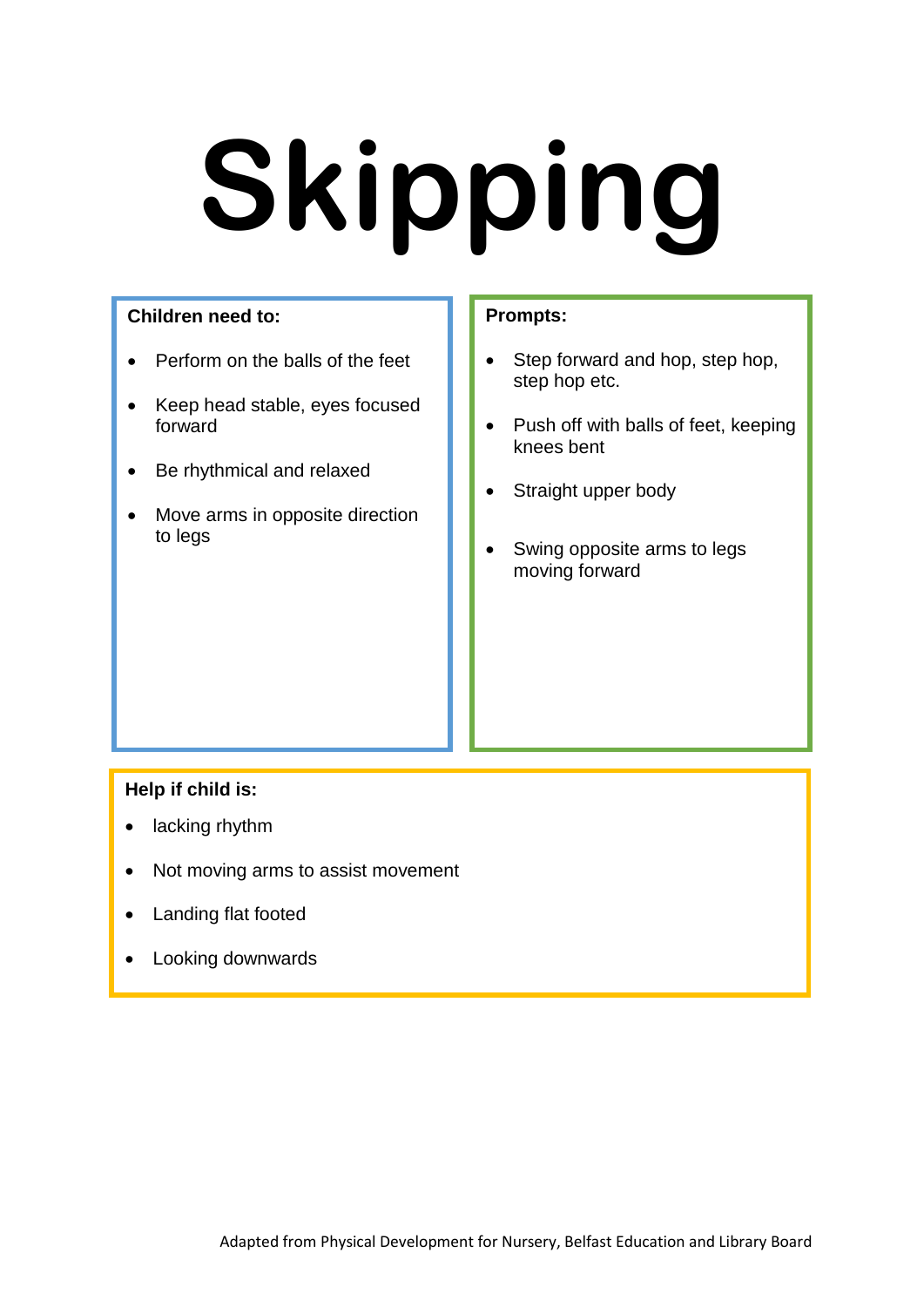## **Sprinting**

### **Children need to:**

- Keep head and body stable
- Drive arms vigorously forward and backward
- Keep eyes focus ahead
- Lift knees high
- Plant balls of the feet
- Take big steps, alternate legs and run very fast

### **Prompts:**

- Look straight ahead
- Lift the knees and take big steps
- Run very fast

- Showing too much body rotation
- Swinging arms across the body
- Running with flat feet
- Running with low knee, resulting in short stride